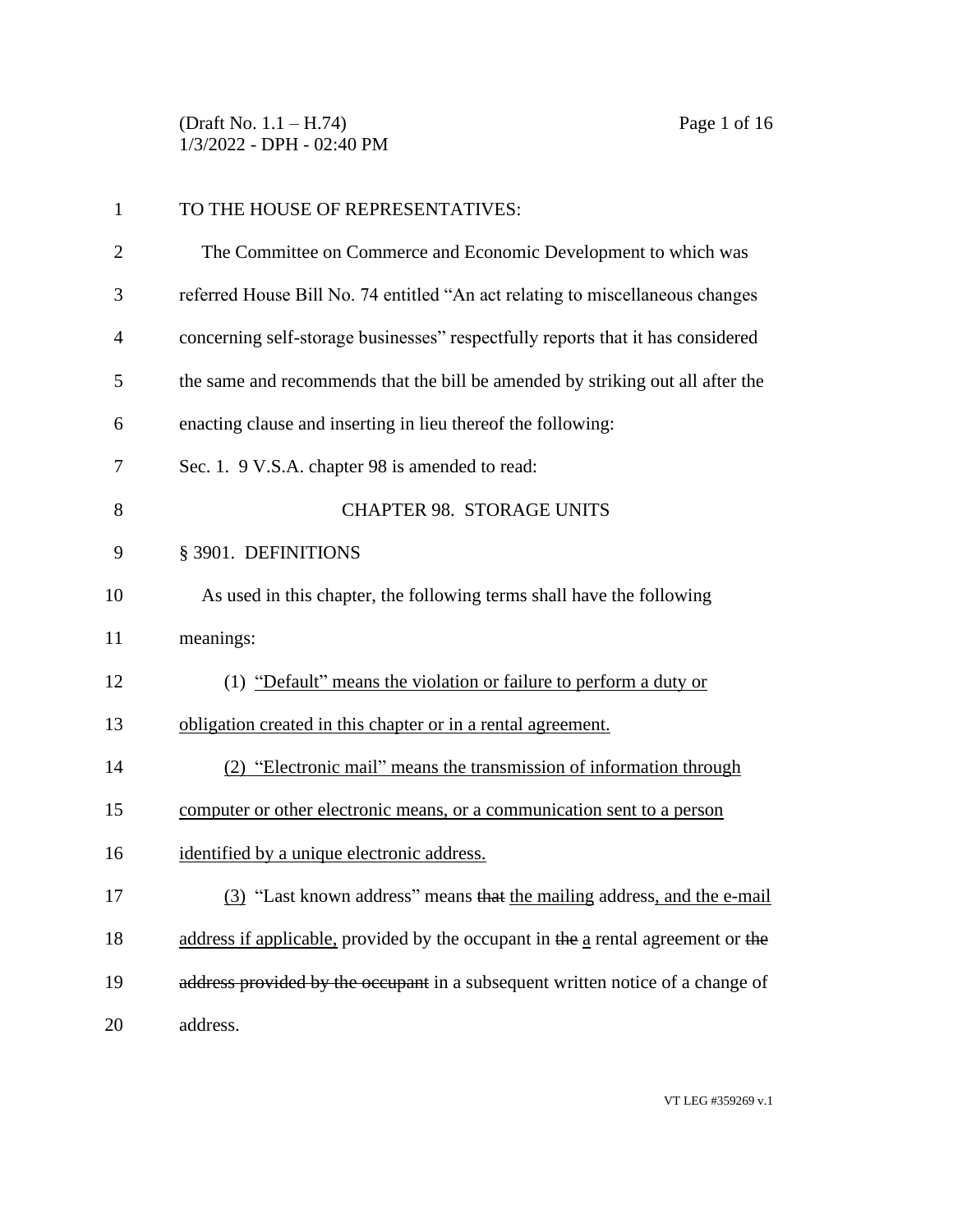(Draft No. 1.1 – H.74) Page 2 of 16 1/3/2022 - DPH - 02:40 PM

| $\mathbf{1}$   | $(4)(A)$ "Late fee" means a fee or charge assessed for an occupant's                          |
|----------------|-----------------------------------------------------------------------------------------------|
| $\overline{c}$ | failure to pay rent or other fees, charges, or expenses when due.                             |
| 3              | (B) "Late fee" does not include:                                                              |
| 4              | (i) interest on a debt;                                                                       |
| 5              | (ii) reasonable expenses, fees, or charges incurred in the collection                         |
| 6              | of unpaid rent or expenses; or                                                                |
| 7              | (iii) fees or charges associated with the enforcement of any other                            |
| 8              | remedy provided by law or a rental agreement.                                                 |
| 9              | $\left(\frac{2}{2}\right)$ "Occupant" means a person, successor, assignee, agent, or          |
| 10             | representative entitled to the use of the storage space in a self-storage facility            |
| 11             | under a rental agreement to the exclusion of others.                                          |
| 12             | $\left(\frac{3}{6}\right)$ "Owner" means the owner, operator, lessor, or sublessor of a self- |
| 13             | storage facility, an agent, or any other person authorized by the owner to                    |
| 14             | manage the facility or to receive rent from an occupant under a rental                        |
| 15             | agreement.                                                                                    |
| 16             | (7) "Personal information" means written information about a person                           |
| 17             | that is not publicly available and that readily identifies that person or is closely          |
| 18             | associated with that person, including a Social Security number, credit or debit              |
| 19             | card information, a bank account number, medical information, or passport                     |
| 20             | information.                                                                                  |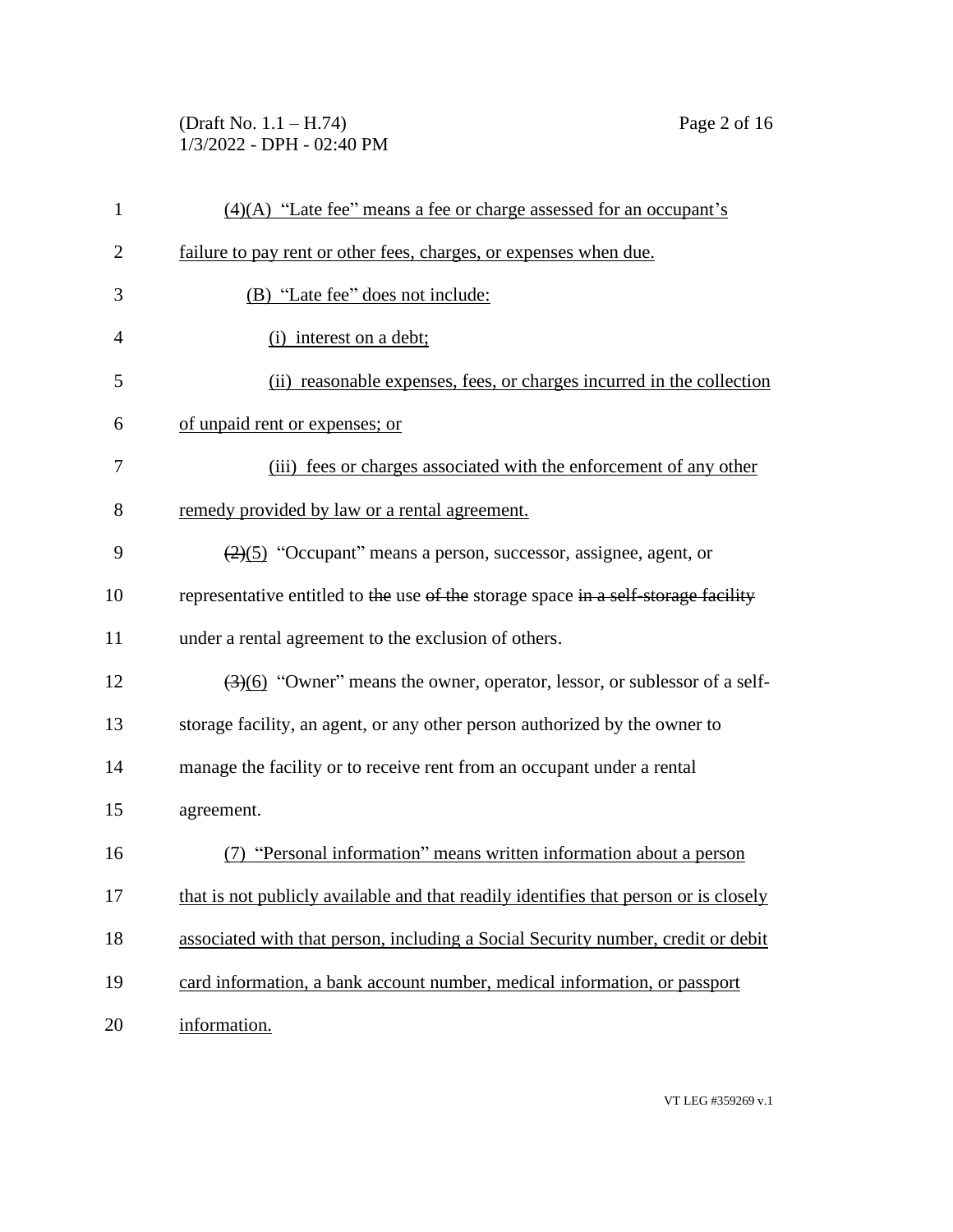# (Draft No. 1.1 – H.74) Page 3 of 16 1/3/2022 - DPH - 02:40 PM

| $\mathbf{1}$   | $\frac{4(4)(8)}{8}$ "Personal property" means movable property not affixed to land,                  |
|----------------|------------------------------------------------------------------------------------------------------|
| $\overline{2}$ | and includes goods, merchandise, and household items.                                                |
| 3              | $\left(\frac{5}{9}\right)$ "Rental agreement" means any a written agreement that                     |
| $\overline{4}$ | establishes or modifies the terms, conditions, rules, or any other provision                         |
| 5              | concerning the use and occupancy of a self-storage facility storage space.                           |
| 6              | $\left(\frac{6}{(10)(\text{A})}\right)$ "Self-storage facility" means any real property designed and |
| 7              | used for the purpose of renting or leasing individual storage space to occupants                     |
| 8              | an occupant who are to have access to such space for the purpose of storing                          |
| 9              | and removing personal property.                                                                      |
| 10             | (B) A self-storage facility is not a "warehouse" as used in Article 7 of                             |
| 11             | the Uniform Commercial Code (U.C.C.) as codified in Title defined in 9A § 7-                         |
| 12             | 102. If an owner issues any warehouse receipt, bill of lading, or other                              |
| 13             | document of title for the personal property stored, the owner and the occupant                       |
| 14             | are subject to the U.C.C., and this act does not apply.                                              |
| 15             | (11) "Storage space" means the individual space at a self-storage facility                           |
| 16             | that is rented to an occupant under a rental agreement.                                              |
| 17             | § 3902. RESIDENTIAL PURPOSES                                                                         |
| 18             | (a) No occupant shall An occupant shall not use storage space at a self-                             |
| 19             | storage facility for residential purposes.                                                           |
| 20             | (b) No owner shall An owner shall not knowingly permit the use of a                                  |
| 21             | storage space at a self-storage facility to be used for residential purposes.                        |
|                |                                                                                                      |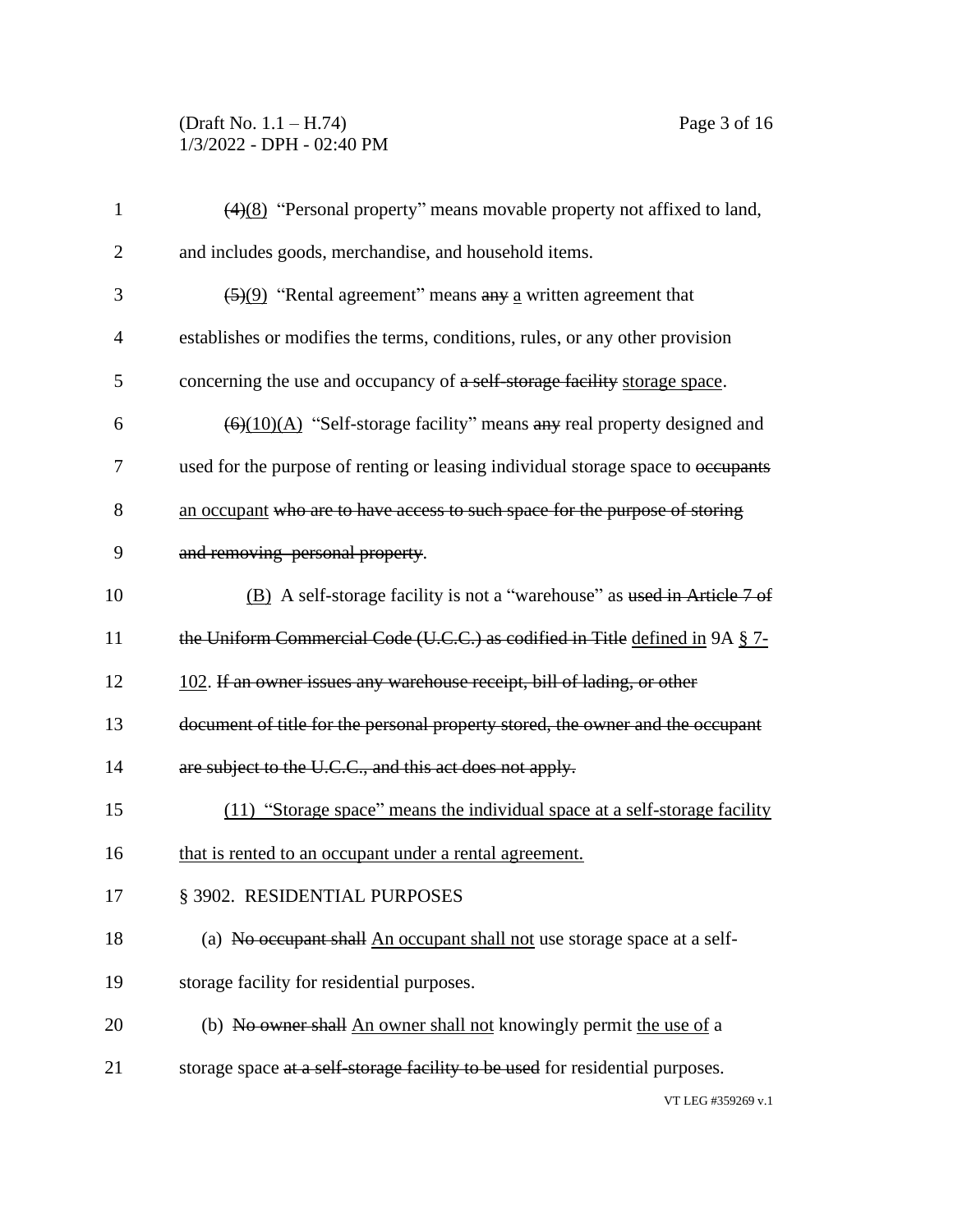(Draft No. 1.1 – H.74) Page 4 of 16 1/3/2022 - DPH - 02:40 PM

| $\mathbf{1}$   | § 3903. DISCLOSURES                                                    |
|----------------|------------------------------------------------------------------------|
| $\overline{2}$ | (a) A rental agreement shall contain the following:                    |
| 3              | (1) The the name and address of the owner and occupant.                |
| 4              | (2) The the actual monthly occupancy charge, rent, or lease amount for |
| 5              | the storage space provided, expressed in dollars.;                     |
| 6              | (3) An itemization of other charges imposed or which may be imposed    |
| 7              | in connection with                                                     |
| 8              | (A) disclosure of the charges the owner may impose for the             |
| 9              | occupancy,;                                                            |
| 10             | $(B)$ a description of the charges,                                    |
| 11             | $(C)$ whether the charges are mandatory or optional, and               |
| 12             | (D) the amount of each charge, expressed in dollars.;                  |
| 13             | $(4)$ A statement of a provision that states:                          |
| 14             | $(A)$ whether property stored in the leased storage space is or is not |
| 15             | insured by the owner against loss or damage; and                       |
| 16             | (B) of the requirement that the occupant must provide his or her own   |
| 17             | insurance for any property stored.; and                                |
| 18             | (5) A statement advising notice to an occupant that:                   |
| 19             | (A) the occupant of the existence of the lien created by this chapter, |

20 this chapter creates a lien on property stored in the storage space;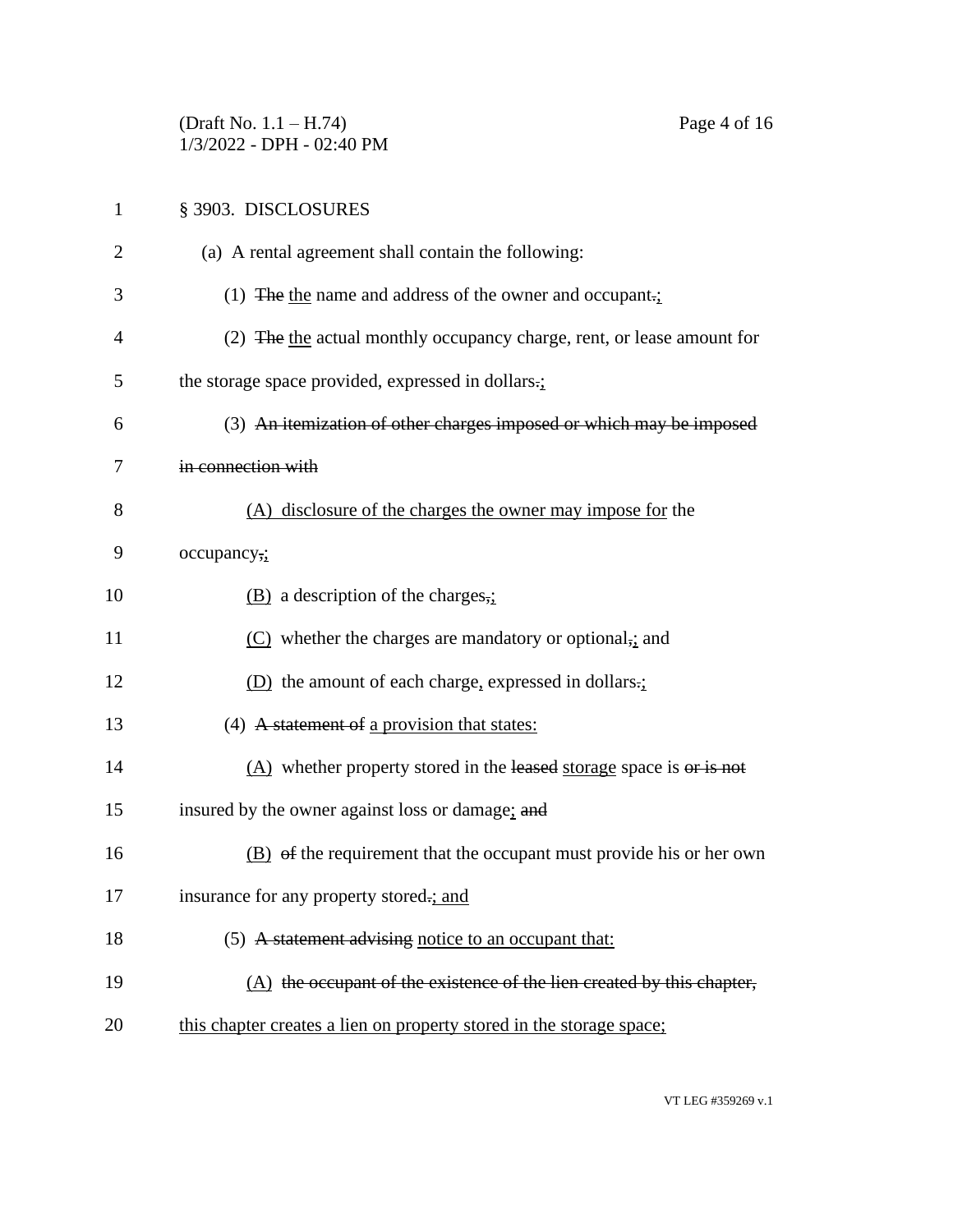## (Draft No. 1.1 – H.74) Page 5 of 16 1/3/2022 - DPH - 02:40 PM

| $\mathbf{1}$   | (B) that the owner may sell the property stored in the leased storage             |
|----------------|-----------------------------------------------------------------------------------|
| $\overline{2}$ | space may be sold to satisfy the lien, and;                                       |
| 3              | (C) that the owner shall not be is not liable for damage, loss, or                |
| $\overline{4}$ | alienation of items of sentimental nature or value; and                           |
| 5              | (D) if the owner offers notice by electronic mail, the occupant may               |
| 6              | elect to receive notice by electronic mail only by indicating the election in the |
| 7              | rental agreement.                                                                 |
| 8              | (b) If a rental agreement contains a limit on the value of property that may      |
| 9              | be stored in a storage space, the limit is deemed to be the maximum value of      |
| 10             | the property in the storage space and the maximum liability of the owner for      |
| 11             | any claim.                                                                        |
| 12             | $(c)(1)$ An owner may impose a late fee of not more than \$20.00 or               |
| 13             | 20 percent of a rental payment, whichever is greater, for each service period     |
| 14             | that an occupant does not pay the rent, charges, fees, or expenses when due.      |
| 15             | (2) An owner shall not impose a late fee if the occupant pays the rent,           |
| 16             | charges, fees, and expenses in full not later than five days after the due date.  |
| 17             | (3) An owner shall not impose a late fee unless the amount of the fee             |
| 18             | and the conditions for imposing that fee are stated in the rental agreement.      |
| 19             | (d) Except as otherwise provided in a rental agreement, an occupant has the       |
| 20             | exclusive care, custody, and control of property in a storage space until the     |
| 21             | property is sold or otherwise disposed pursuant to this chapter.                  |
|                |                                                                                   |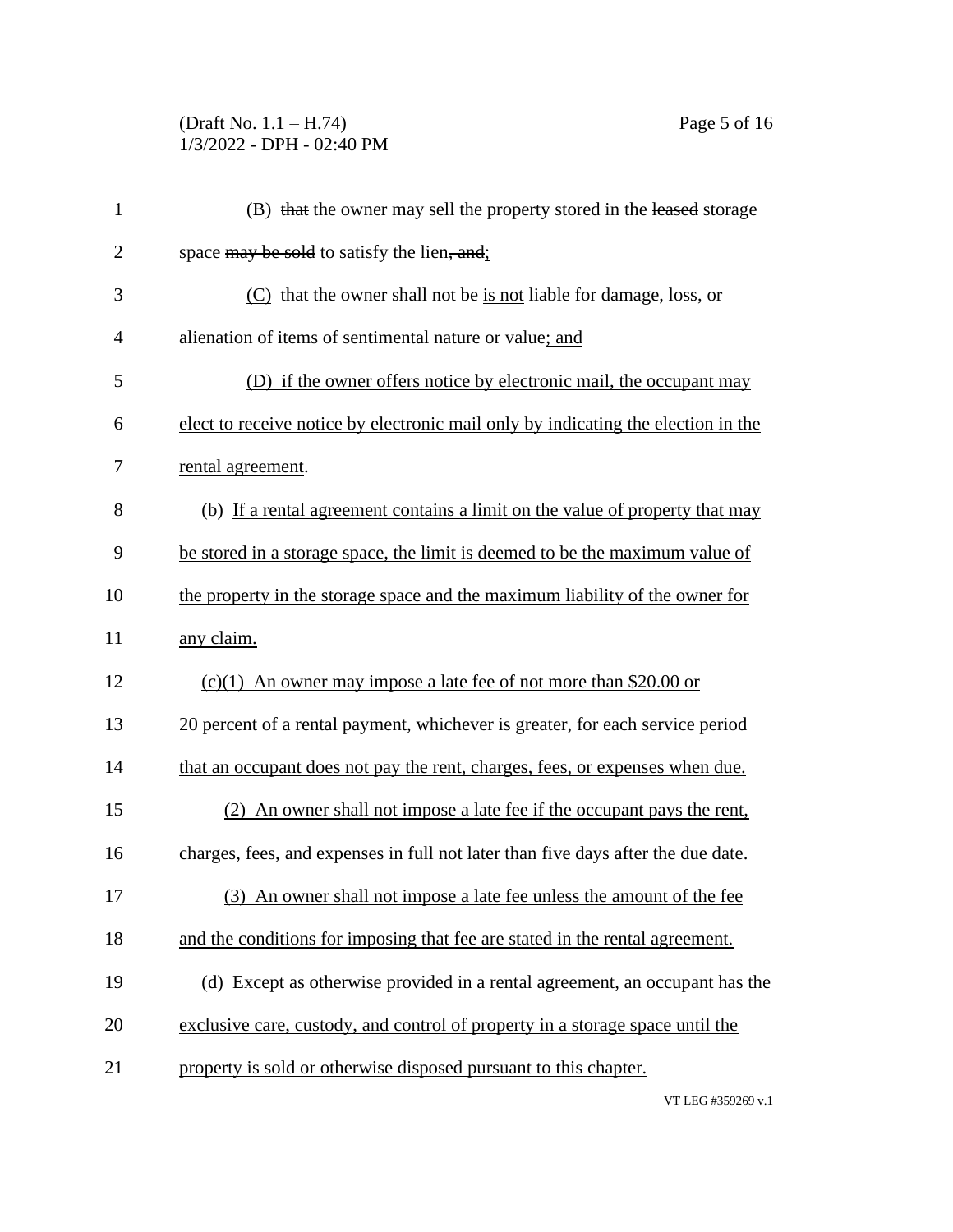# (Draft No. 1.1 – H.74) Page 6 of 16 1/3/2022 - DPH - 02:40 PM

| $\mathbf{1}$   | (e) The disclosures required under subdivisions (a)(4) and (a)(5) and              |
|----------------|------------------------------------------------------------------------------------|
| $\overline{2}$ | subsections $(b)$ –(d) of this section shall be written in bold type and of a font |
| 3              | size equal to or greater than the general text of the agreement.                   |
| 4              | § 3904. LIEN                                                                       |
| 5              | The owner of a self-storage facility                                               |
| 6              | (a) An owner has a possessory lien upon all personal property located in a         |
| 7              | storage space at a self-storage facility for:                                      |
| 8              | $(1)$ rent,;                                                                       |
| 9              | $(2)$ labor <sub>7</sub> ; or                                                      |
| 10             | (3) late fees or other charges, present or future, in relation to relating to      |
| 11             | the personal property,; and                                                        |
| 12             | (4) for expenses relevant to its preservation or expenses reasonably               |
| 13             | incurred in its arising from the preservation or sale of the property pursuant to  |
| 14             | this chapter.                                                                      |
| 15             | (b) The lien created in this section attaches as of the date the personal          |
| 16             | property is brought to or placed in a regular storage space at a self-storage      |
| 17             | facility in accordance with the provisions of a valid an occupant stores           |
| 18             | personal property in a storage space pursuant to a rental agreement.               |
| 19             | § 3905. ENFORCEMENT OF LIEN                                                        |
| 20             | In the event of a default under the terms of a rental agreement, the lien          |
| 21             | created under this chapter may be enforced in accordance with the provisions       |
|                | VT LEG #359269 v.1                                                                 |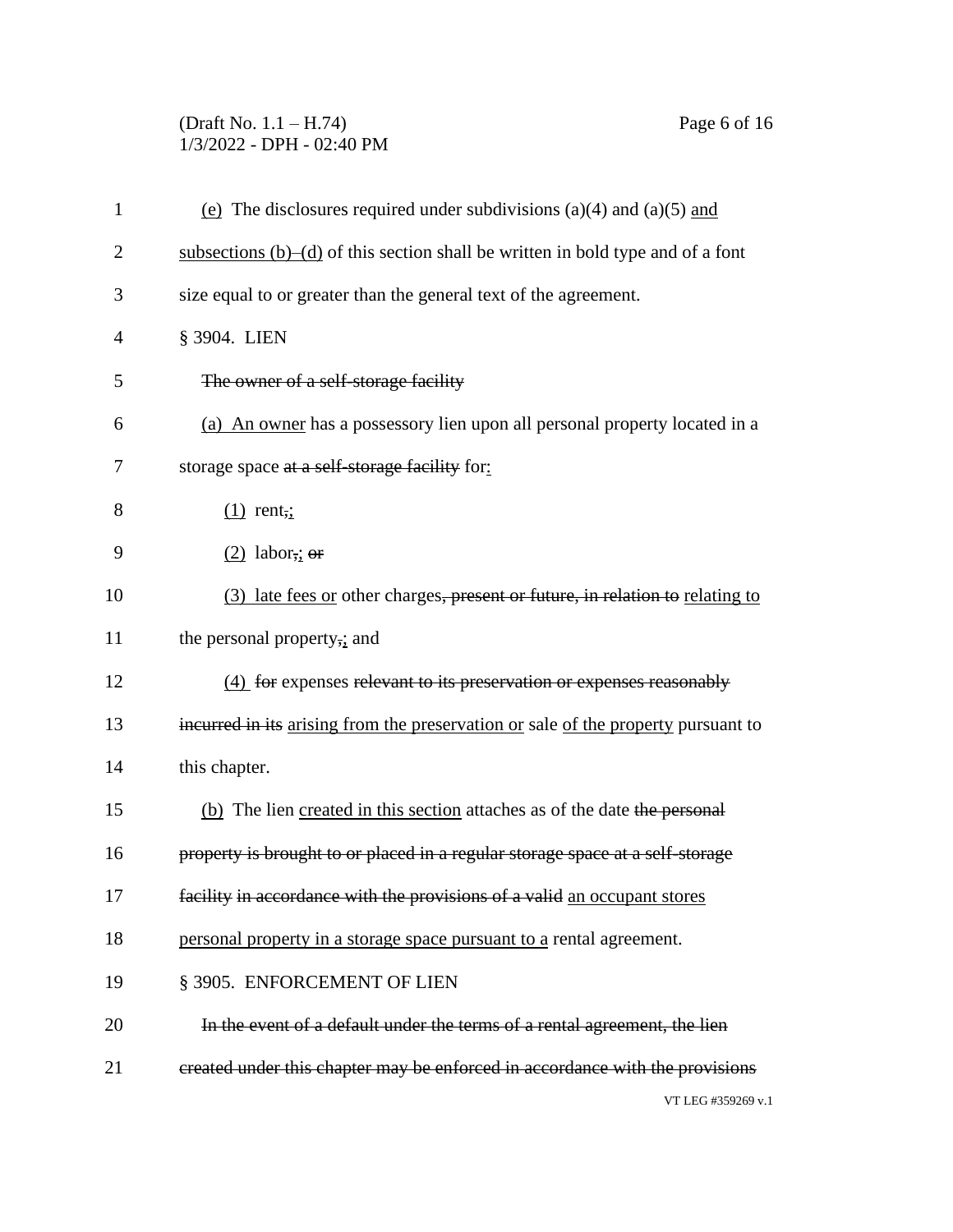(Draft No. 1.1 – H.74) Page 7 of 16 1/3/2022 - DPH - 02:40 PM

| $\mathbf{1}$   | of this section If an occupant defaults under a rental agreement, the owner may         |
|----------------|-----------------------------------------------------------------------------------------|
| $\overline{2}$ | enforce the lien created in section 3904 of this title pursuant to this section.        |
| 3              | (1) First notice of default. No Not sooner than seven days after a                      |
| $\overline{4}$ | default, the <u>owner shall notify the</u> occupant shall be notified of the default by |
| 5              | regular mail or electronic mail sent to his or her the occupant's last known            |
| 6              | address.                                                                                |
| 7              | (2) Second notice of default.                                                           |
| 8              | (A) No Not sooner than 14 days after mailing $\theta$ f the first notice, the           |
| 9              | owner shall notify the occupant shall be notified of the default by certified           |
| 10             | mail, first-class mail with a certificate of mailing, or electronic mail sent to his    |
| 11             | or her the occupant's last known address.                                               |
| 12             | (B) If the owner sent the second notice of default to the occupant by                   |
| 13             | electronic mail and does not receive a response, return receipt, or delivery            |
| 14             | confirmation from the same electronic mail address within two days, then                |
| 15             | before proceeding with a sale the owner shall send the notice to the occupant           |
| 16             | either by certified mail or by first-class mail with a certificate of mailing.          |
| 17             | (C) The second notice shall contain the following:                                      |
| 18             | $(A)(i)$ An itemized statement of the owner's claim showing the sum                     |
| 19             | due at the time of the notice and the date when the sum became due.                     |
| 20             | $\frac{1}{2}$ (B)(ii) A brief and general description of the personal property          |
| 21             | subject to the lien. There shall be no requirement An owner is not required to          |
|                |                                                                                         |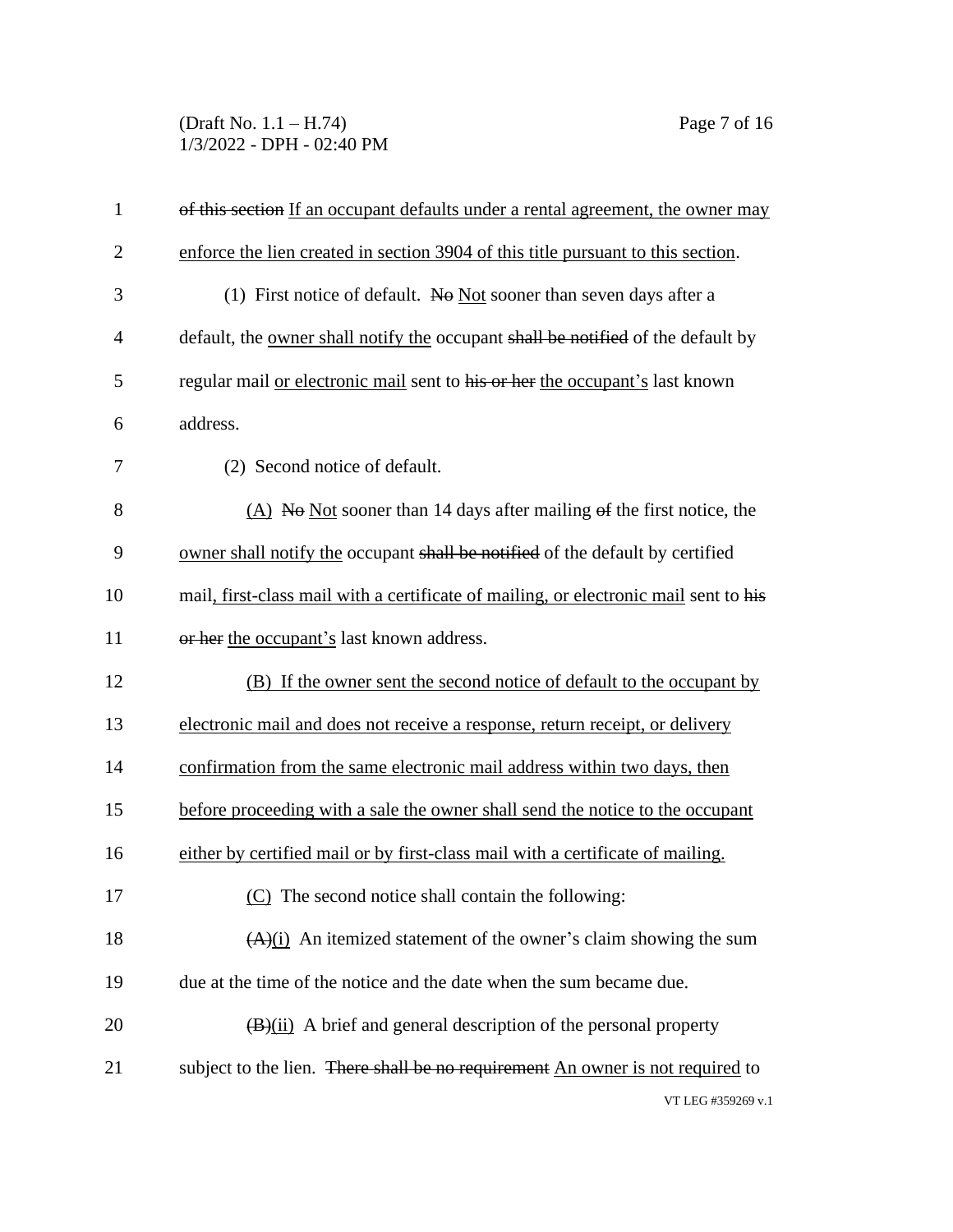#### (Draft No. 1.1 – H.74) Page 8 of 16 1/3/2022 - DPH - 02:40 PM

| $\mathbf{1}$   | describe the specific contents of a storage space in a self-storage facility                      |
|----------------|---------------------------------------------------------------------------------------------------|
| $\overline{2}$ | beyond stating that it is the contents of a specific storage space in a specific                  |
| 3              | self-storage facility rented by a specific occupant.                                              |
| $\overline{4}$ | $\left(\frac{C}{\text{ii}}\right)$ A notice of denial of access to the personal property, if such |
| 5              | denial is permitted under the terms of the rental agreement.                                      |
| 6              | $\overline{(D)(iv)}$ A demand for payment within a specified time not less than                   |
| 7              | fifteen 15 days after the mailing of the second notice of default.                                |
| 8              | $\frac{1}{2}$ (E)(v) A conspicuous statement that unless the claim is paid in full                |
| 9              | within the time stated in the notice, the personal property will be advertised for                |
| 10             | sale and sold according to law.                                                                   |
| 11             | (3) Advertisement. Except as otherwise provided in subdivision (C) or                             |
| 12             | (D) of this subdivision $(3)$ :                                                                   |
| 13             | $(A)$ After the expiration of the time given in the second notice under                           |
| 14             | subdivision (2) of this section, the owner shall publish an advertisement of the                  |
| 15             | sale shall be published once a week for two consecutive weeks in the print or                     |
| 16             | electronic version of a newspaper of general circulation where the self-storage                   |
| 17             | facility is located.                                                                              |
| 18             | (B) The advertisement shall contain the following:                                                |
| 19             | $(A)(i)$ A a brief and general description of the personal property as                            |
| 20             | provided in subdivision $(2)(B)$ of this section.                                                 |
| 21             | $(B)(ii)$ The the address of the self-storage facility; and                                       |
|                |                                                                                                   |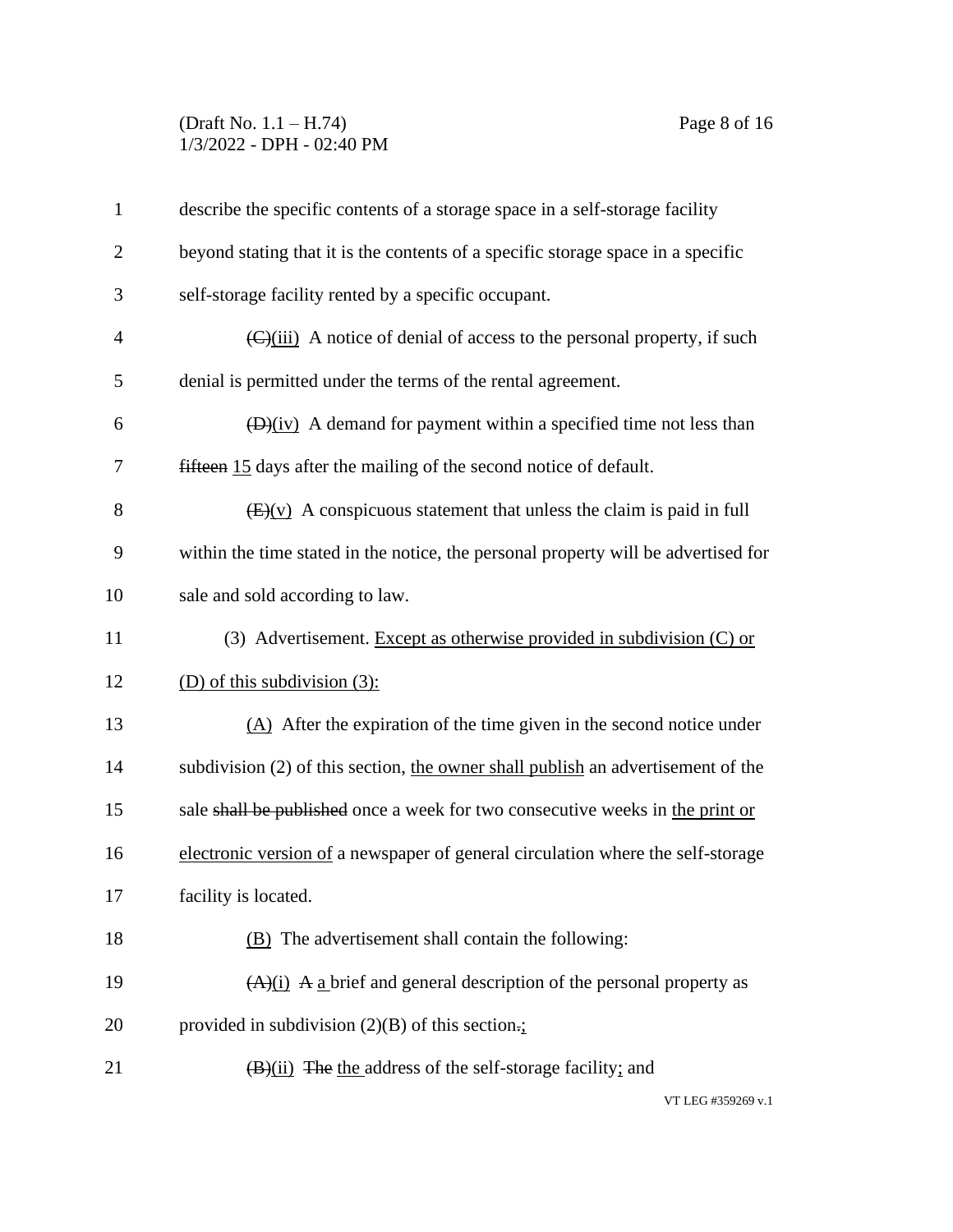#### (Draft No. 1.1 – H.74) Page 9 of 16 1/3/2022 - DPH - 02:40 PM

| $\mathbf{1}$   | (iii) the number, if any, of the space where the personal property is               |
|----------------|-------------------------------------------------------------------------------------|
| $\overline{2}$ | located;                                                                            |
| 3              | (iv) the name of the occupant; and                                                  |
| $\overline{4}$ | (v) the time, place, and manner of the sale.                                        |
| 5              | (C) The time, place, and manner of the sale. If there is no newspaper               |
| 6              | of general circulation where the self-storage facility is located, the owner shall  |
| 7              | post the advertisement shall be posted at least 15 days before the date of the      |
| 8              | sale at the town hall where the self-storage facility is located in such fashion    |
| 9              | the same manner as the auction sales of real property are posted.                   |
| 10             | (D) A sale or other disposition of goods as provided for in this                    |
| 11             | chapter shall not be defeated or deemed not in compliance with this provisions      |
| 12             | of this chapter if the owner attempted, but was not able to obtain personal         |
| 13             | service on those persons entitled to notice or if the certified mail return receipt |
| 14             | is not signed by the person to whom notice must be sent, unless the owner fails     |
| 15             | to publish in accordance with this section. As an alternative to the                |
| 16             | advertisement required in subdivisions $(A)$ – $(C)$ of this subdivision (3), an    |
| 17             | owner may advertise the sale of personal property in a commercially                 |
| 18             | reasonable manner. For purposes of this subdivision (D), a manner of                |
| 19             | advertisement is commercially reasonable if three or more independent bidders       |
| 20             | attend or view the sale.                                                            |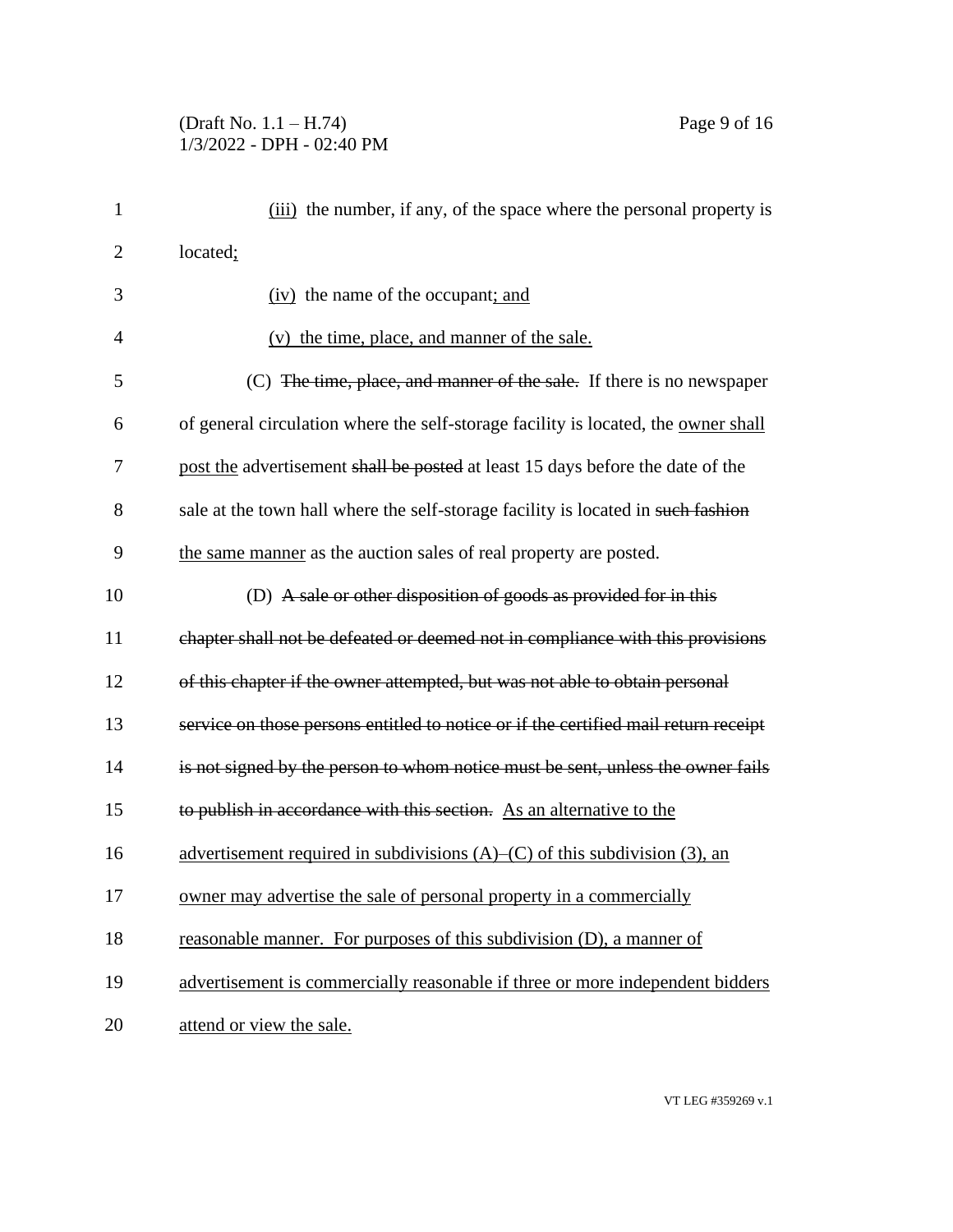# (Draft No. 1.1 – H.74) Page 10 of 16 1/3/2022 - DPH - 02:40 PM

| $\mathbf{1}$   | (4) Notice to other lienholders. Before the expiration of the time given            |
|----------------|-------------------------------------------------------------------------------------|
| $\overline{2}$ | in the second notice under subdivision (2) of this section, the owner shall         |
| 3              | determine whether the occupant owns any personal property subject to an             |
| 4              | active lien registered with the Vermont Secretary of State. If any such lien        |
| 5              | exists, the owner shall notify the lienholder shall be notified by certified mail   |
| 6              | not less than 21 days prior to the sale of the property. Such The notice shall      |
| 7              | include the following:                                                              |
| 8              | (A) A statement describing the property to be sold. There shall be no               |
| 9              | requirement to describe the specific contents of a storage space in a self-         |
| 10             | storage facility beyond stating that it is the contents of a specific storage space |
| 11             | in a specific self-storage facility rented by a specific occupant.                  |
| 12             | (B) A statement of the lienholder's rights under this chapter.                      |
| 13             | (C) A statement of the time, place, and manner of the sale of the                   |
| 14             | property.                                                                           |
| 15             | (5) Delivery. For purposes of this chapter:                                         |
| 16             | (A) notice by regular mail or first-class mail with a certificate of                |
| 17             | mailing is delivered when deposited with the U.S. Postal Service if the mail is     |
| 18             | properly addressed to the occupant's last known address and postage is              |
| 19             | prepaid; and                                                                        |
| 20             | (B) notice by electronic mail is delivered when properly addressed                  |
| 21             | and sent to an occupant's last known electronic mail address.                       |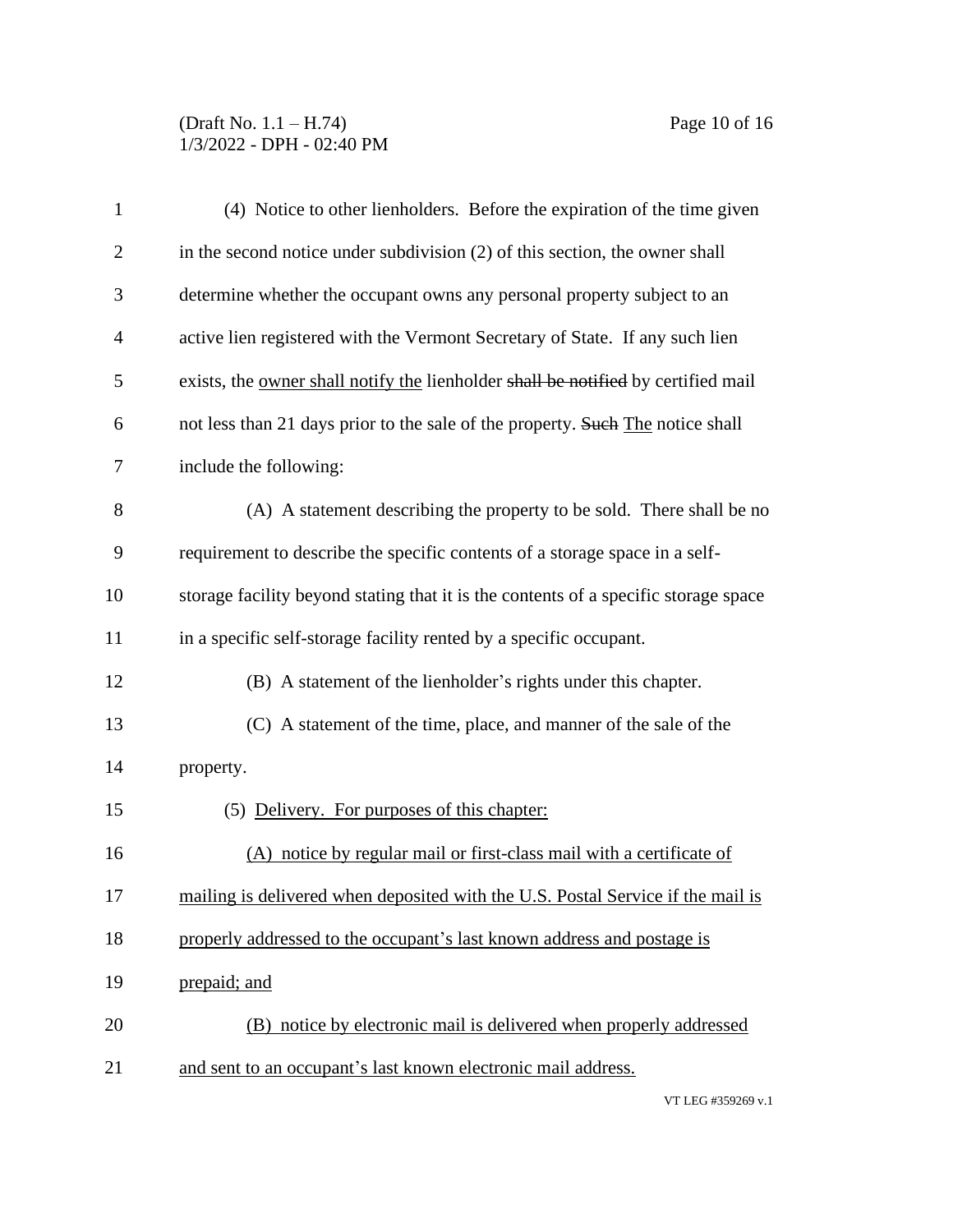#### (Draft No. 1.1 – H.74) Page 11 of 16 1/3/2022 - DPH - 02:40 PM

| $\mathbf{1}$   | (6) Sale. Upon fulfillment of the notification and advertisement                    |
|----------------|-------------------------------------------------------------------------------------|
| $\overline{2}$ | requirements of this section, sale of the personal property shall be permitted,     |
| 3              | provided the following conditions are met                                           |
| $\overline{4}$ | (A) An owner that fulfills the notice and advertisement requirements                |
| 5              | of this section may sell personal property stored in a storage space, subject to    |
| 6              | the following conditions:                                                           |
| 7              | (A) The sale of the personal property shall take place                              |
| 8              | (i) the sale occurs not sooner than 15 days after the first                         |
| 9              | publication advertisement under subdivision (3) of this section.                    |
| 10             | (B) Any sale of the personal property under this chapter shall conform              |
| 11             | (ii) the sale conforms to the terms of all the notifications required               |
| 12             | under this section. If; or, if the sale will not or does not take place as provided |
| 13             | for in the notifications, then the owner makes subsequent notifications shall be    |
| 14             | made in the same manner as the original notifications had been made.                |
| 15             | consistent with this section;                                                       |
| 16             | (iii) subject to subdivision $(6)(C)$ of this section, the owner does               |
| 17             | not knowingly sell personal information contained in the storage space;             |
| 18             | (C) Any sale of the personal property shall be                                      |
| 19             | (iv) the sale is held at the self-storage facility, or at the nearest               |
| 20             | suitable place., or on a publicly accessible website;                               |
| 21             | (D) Any sale of the personal property shall be                                      |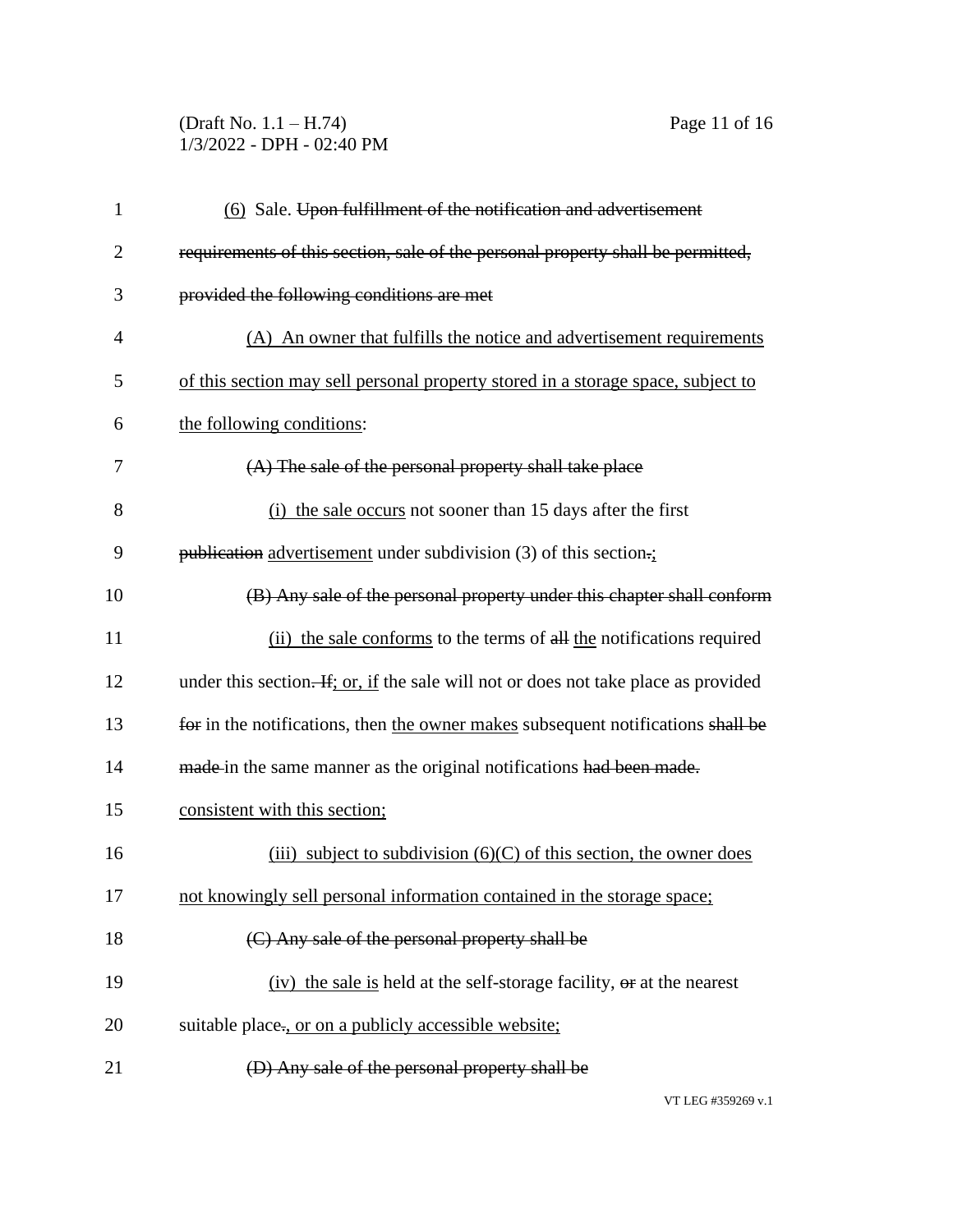# (Draft No. 1.1 – H.74) Page 12 of 16 1/3/2022 - DPH - 02:40 PM

| $\mathbf{1}$   | (v) the owner does not purchase personal property at the sale; and                   |
|----------------|--------------------------------------------------------------------------------------|
| $\overline{2}$ | (vi) the sale is performed in a commercially reasonable manner,                      |
| 3              | meaning the owner sells the goods in the usual manner in any recognized              |
| $\overline{4}$ | market therefor, at the price current in such market at the time of the sale; or     |
| 5              | otherwise sold in conformity with.                                                   |
| 6              | (B) For purposes of subdivision $(6)(A)(v)$ of this section:                         |
| 7              | (i) A sale is commercially reasonable if it conforms to                              |
| 8              | commercially reasonable practices within a recognized market for the goods or        |
| 9              | among dealers in the type of goods sold; however,                                    |
| 10             | (ii) the The sale of more goods than apparently necessary to                         |
| 11             | ensure satisfaction of the satisfy an occupant's obligation is not commercially      |
| 12             | reasonable unless necessary due to the nature of the goods being sold or the         |
| 13             | manner in which they are customarily sold.                                           |
| 14             | (iii) The fact that an owner could obtain a better price could have                  |
| 15             | been obtained by sale at a different time or by a different method from that         |
| 16             | selected by the owner is not of itself sufficient to establish that the sale was not |
| 17             | made in a commercially reasonable manner.                                            |
| 18             | $(C)(i)$ If an owner has a reasonable belief that storage space contains             |
| 19             | the personal information of an occupant or clients, customers, or others with        |
| 20             | whom the occupant does business, the owner shall not hold a lien sale of the         |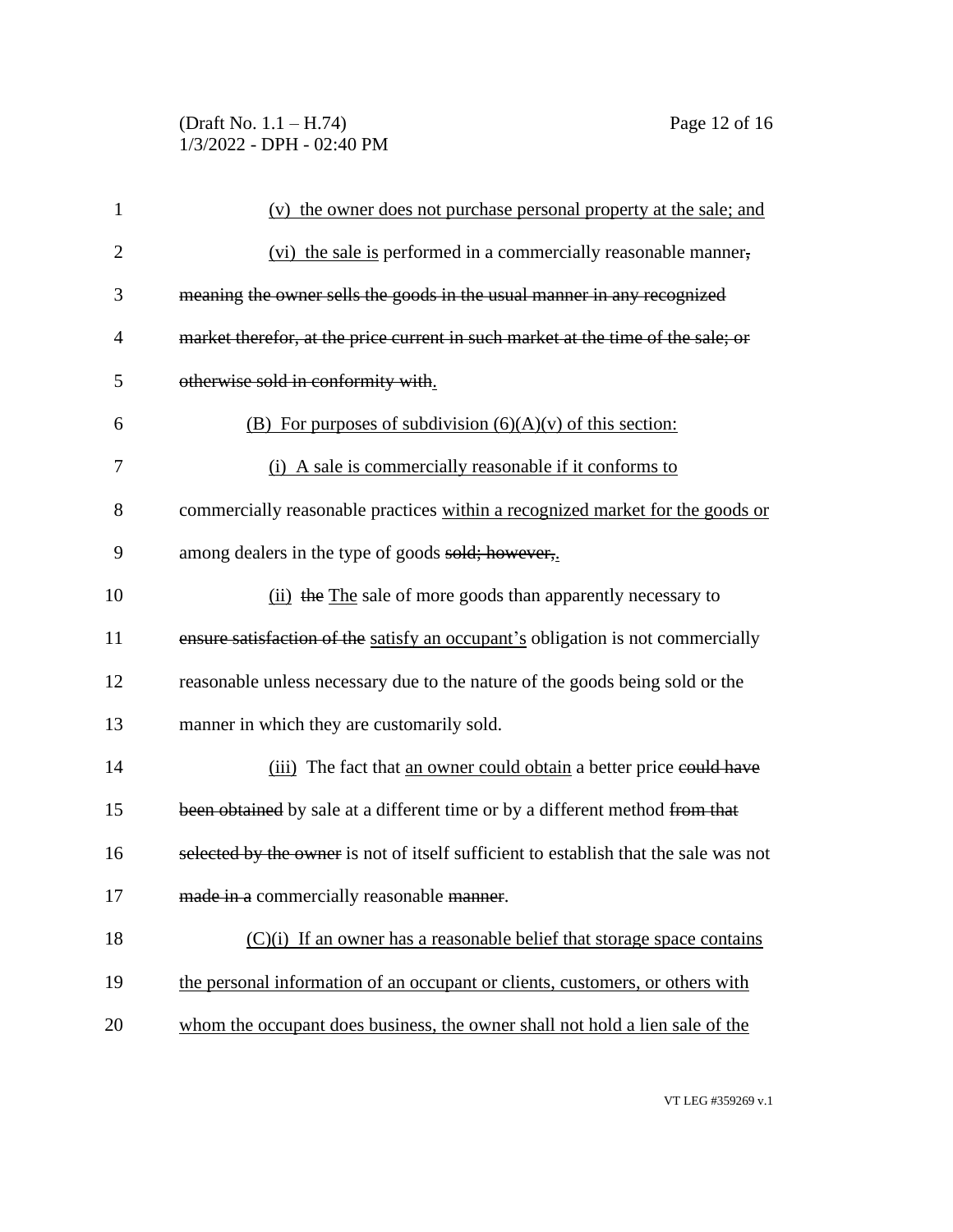(Draft No. 1.1 – H.74) Page 13 of 16 1/3/2022 - DPH - 02:40 PM

| 1              | personal information and may destroy the personal information without           |
|----------------|---------------------------------------------------------------------------------|
| $\overline{2}$ | liability to any person.                                                        |
| 3              | (ii) Before taking possession of any personal property sold, a                  |
| $\overline{4}$ | purchaser shall acknowledge that if any of the contents contain personal        |
| 5              | information, the purchaser will return the personal information to the owner,   |
| 6              | which the owner may destroy without liability to any person.                    |
| 7              | $(E)(D)$ Any Except as provided in subdivision (7) of this section, an          |
| 8              | owner shall conduct a sale or disposition of a motor vehicle shall be performed |
| 9              | pursuant to 23 V.S.A. chapter 21 and any a sale or disposition of a vessel,     |
| 10             | snowmobile, or all-terrain vehicle shall be performed pursuant to 23 V.S.A.     |
| 11             | chapter 36.                                                                     |
| 12             | (7) Towing.                                                                     |
| 13             | (A) If rent, charges, fees, or expenses remain unpaid after 51 days, an         |
| 14             | owner may have a vehicle, vessel, snowmobile, trailer, or all-terrain vehicle   |
| 15             | towed away by a towing company.                                                 |
| 16             | (B) Not later than five days after having personal property towed               |
| 17             | pursuant to this subdivision (7), an owner shall notify the occupant by regular |
| 18             | mail or electronic mail at the occupant's last known address and shall include  |
| 19             | the name, address, and telephone number of the towing company.                  |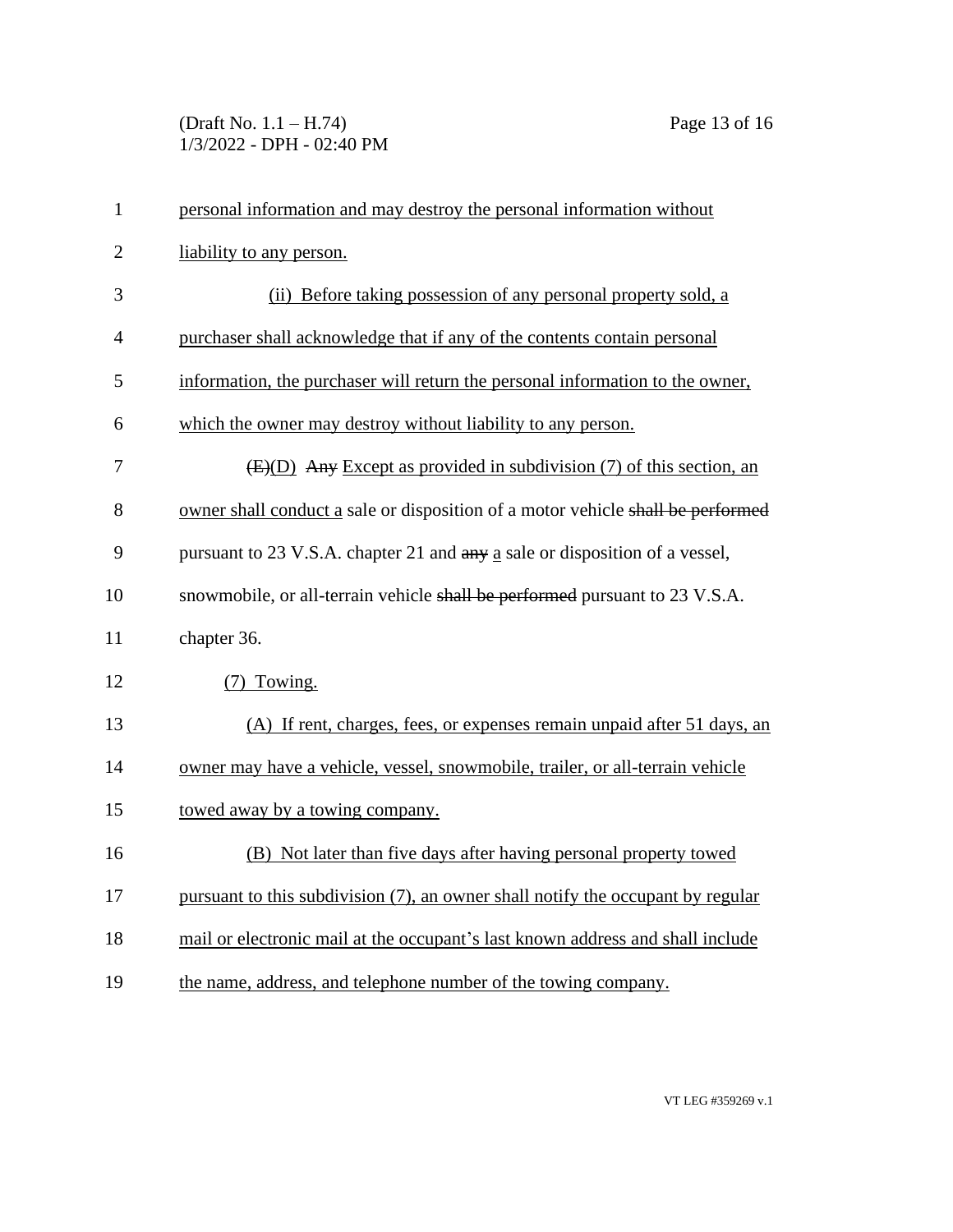#### (Draft No. 1.1 – H.74) Page 14 of 16 1/3/2022 - DPH - 02:40 PM

| 1              | (C) An owner has no liability to any person for having property                   |
|----------------|-----------------------------------------------------------------------------------|
| $\overline{2}$ | towed or for damage to the property after the towing company takes possession     |
| 3              | of the property.                                                                  |
| 4              | $\left(\frac{6}{8}\right)$ Right of satisfaction.                                 |
| 5              | (A) Before any a sale of personal property pursuant to this chapter,              |
| 6              | the occupant may pay redeem the property by paying the amount necessary to        |
| 7              | satisfy the lien in full and the reasonable expenses incurred under this section, |
| 8              | and thereby redeem the personal property.                                         |
| 9              | (B) Upon receipt of such payment, the owner shall return the                      |
| 10             | personal property, and thereafter the owner shall have no liability is not liable |
| 11             | to any person with respect to such the personal property.                         |
| 12             | $\left(\frac{7}{2}\right)$ Proceeds in excess of lien amount.                     |
| 13             | (A) In the event of sale under this section, the An owner that sells              |
| 14             | property pursuant to this section:                                                |
| 15             | $(i)$ may satisfy the owner's lien from the proceeds of the sale, but:            |
| 16             | and                                                                               |
| 17             | (ii) shall hold the balance, if any, for delivery on demand to the                |
| 18             | occupant.                                                                         |
| 19             | (B) If the occupant does not claim the balance of the proceeds such               |
| 20             | funds shall be paid over, the owner shall deliver the balance without interest to |
| 21             | the Treasurer of the State of Vermont in accordance with 27 V.S.A. chapter 14.    |
|                | VT LEG #359269 v.1                                                                |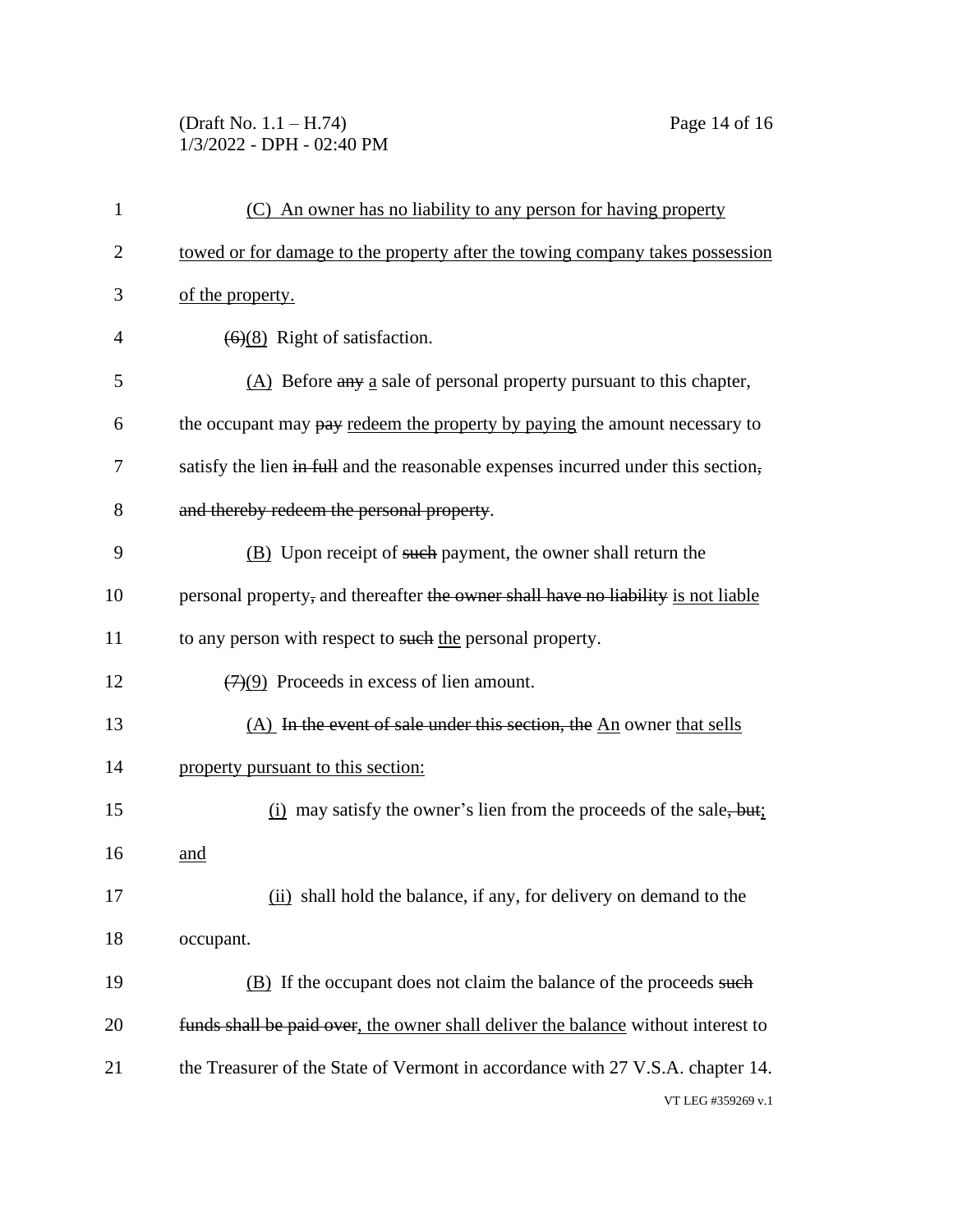# (Draft No. 1.1 – H.74) Page 15 of 16 1/3/2022 - DPH - 02:40 PM

| $\mathbf{1}$   | $\frac{1}{2}(8)(10)$ Rights of other lienholders. The holder of any perfected lien or       |
|----------------|---------------------------------------------------------------------------------------------|
| $\overline{2}$ | security interest on personal property stored in the storage unit and registered            |
| 3              | with the Vermont Secretary of State may take possession of its liened property              |
| $\overline{4}$ | at any time prior to sale or other disposition.                                             |
| 5              | $\left(\frac{9}{11}\right)$ Rights of purchasers. A purchaser in good faith of the personal |
| 6              | property sold to satisfy a lien, as provided elsewhere in this chapter, takes the           |
| 7              | property free of any rights of persons against whom the lien was valid, despite             |
| 8              | noncompliance by the owner with the requirements of this chapter.                           |
| 9              | (12) Disposal of personal property. If an owner complies with the                           |
| 10             | requirements of this section and a qualified buyer does not purchase the                    |
| 11             | property offered for sale, the owner may dispose of the property without                    |
| 12             | liability.                                                                                  |
| 13             | (13) Liability. An owner that has complied with the applicable                              |
| 14             | provisions of this chapter is not liable to an occupant, lienholder, or any other           |
| 15             | person.                                                                                     |
| 16             | § 3906. SCOPE; SUPPLEMENTAL NATURE OF ACT                                                   |
| 17             | (a) If an owner issues a warehouse receipt, bill of lading, or other document               |
| 18             | of title for the personal property stored in a self-storage facility, the owner and         |
| 19             | the occupant are subject to Title 9A and this chapter does not apply.                       |
| 20             | (b) Nothing in this chapter shall be construed in any manner to impair or                   |
| 21             | affect the right of parties to create liens by special contract or agreement, nor           |
|                | VT LEG #359269 v.1                                                                          |